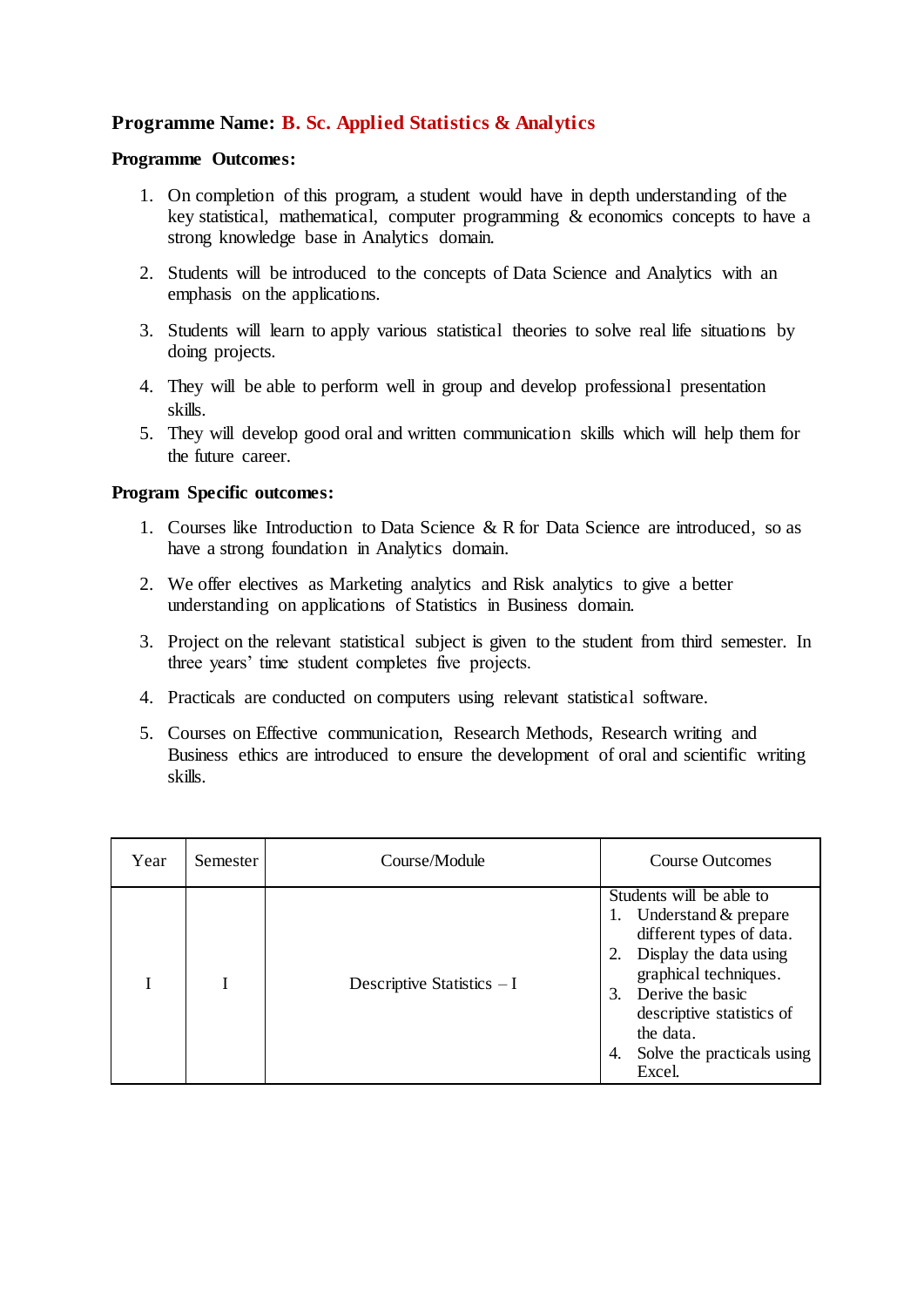|              | Introduction to Probability Theory        | 1.       | Students will be able to<br>understand basic<br>elements of probability<br>theory and apply them to<br>solve real life problems.                                                                                                          |
|--------------|-------------------------------------------|----------|-------------------------------------------------------------------------------------------------------------------------------------------------------------------------------------------------------------------------------------------|
|              | <b>Discrete Mathematics</b>               | 1.<br>2. | Students will understand<br>mathematical<br>foundations for the<br>theory of probability and<br>statistics.<br>They will be able to<br>develop algorithms using<br>programming language<br>to solve complicated<br>mathematical problems. |
|              | Calculus and Differential Equations       | 1.<br>2. | Students will have<br>understanding of<br>mathematical calculus<br>through visualizations.<br>Will have strong<br>foundations for theory of<br>probability and Statistics                                                                 |
|              | Programming in C                          | 1.       | Students will be able to<br>write algorithms as well<br>as programs to solve<br>complicated problems.                                                                                                                                     |
|              | Micro Economics                           | 1.       | Students will be able to<br>understand the theories,<br>principles and analytical<br>techniques in<br>Microeconomics                                                                                                                      |
|              | <b>Effective Communication</b>            | 1.<br>2. | Awareness about self and<br>community<br>Understanding different<br>ways of communication.                                                                                                                                                |
|              | Descriptive Statistics - II               | 2.<br>3. | 1. Understand the concepts<br>of Vital Statistics, Index<br><b>Numbers</b><br>Applying them in policy<br>making.<br>Solving the practicals<br>using Excel and R                                                                           |
| $\mathbf{I}$ | <b>Discrete Probability Distributions</b> | 1.<br>2. | Theoretical<br>understanding of<br>standard univariate and<br>bivariate discrete<br>probability distributions,<br>properties.<br>Solving real life<br>application oriented<br>problems in practical.                                      |
|              | Continuous Probability Distributions      | 1.       | To introduce standard<br>univariate and bivariate                                                                                                                                                                                         |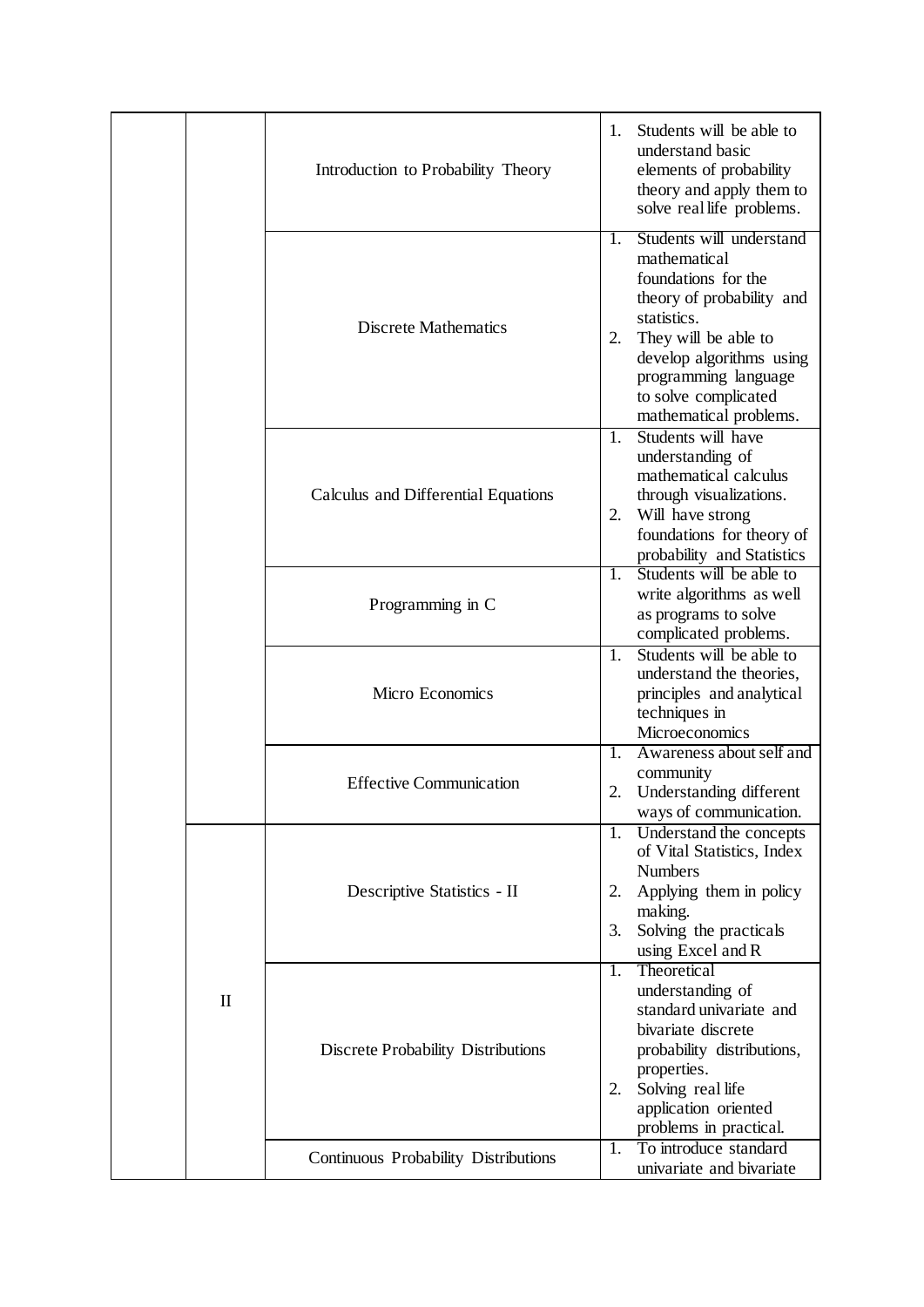|  |                              | 2.                   | continuous probability<br>distributions, properties<br>Solving real life<br>application oriented<br>problems in practical.                                                                         |
|--|------------------------------|----------------------|----------------------------------------------------------------------------------------------------------------------------------------------------------------------------------------------------|
|  | <b>Numerical Methods</b>     | $\mathbf{1}$ .<br>2. | To solve transcendental<br>equations, polynomial<br>approximations and<br>integrations by different<br>techniques.<br>Solving the problems by<br>writing the programs on<br>the relevant software. |
|  | Data Base Management Systems |                      | 1. Understanding of Data<br>Storage architecture.<br>2. Write the queries to<br>access the data from<br>various sources in the<br>database.                                                        |
|  | Macro Economics              |                      | 1. Understanding the<br>working on an economy<br>with reference to<br>domestic economy using<br>several analytical<br>methods.                                                                     |
|  | <b>Environmental Studies</b> | 2.                   | 1. Understanding of the<br>working of ecosystem.<br>Exploring the impacts of<br>natural, manmade and<br>legislative events on the<br>natural world and its<br>inhabitants.                         |

| Year         | Semester | Name of the Subject      |          | <b>Course Outcomes</b>                                                                                                                                                                                                    |
|--------------|----------|--------------------------|----------|---------------------------------------------------------------------------------------------------------------------------------------------------------------------------------------------------------------------------|
| $\mathbf{H}$ | Ш        | Sampling Theory          | 1.<br>2. | Students will<br>understand theory of<br>various Sampling<br>Techniques used in<br>real life situations.<br>To able to apply<br>various sampling<br>techniques while<br>conducting sample<br>survey in many<br>instances. |
|              |          | <b>Estimation Theory</b> | 1.       | To develop estimators<br>for population<br>characteristics using<br>different Estimation<br>Techniques.                                                                                                                   |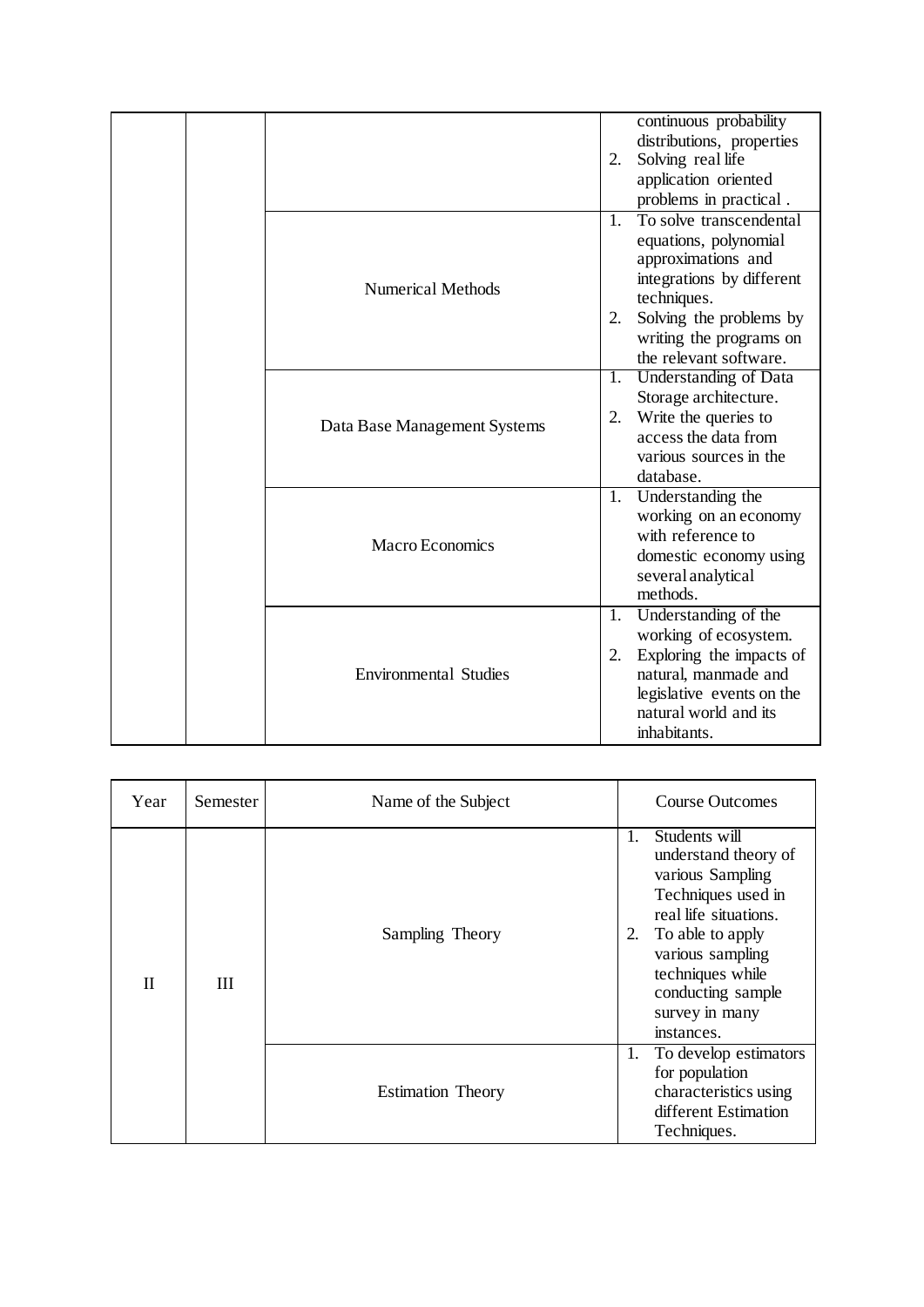|                                       | 2.                     | Study the properties<br>of the developed<br>estimators in sample.                                                                                                                                                       |
|---------------------------------------|------------------------|-------------------------------------------------------------------------------------------------------------------------------------------------------------------------------------------------------------------------|
| Sampling Distributions & Applications | 1.<br>2.               | <b>Understand various</b><br>sampling distributions<br>and their applications.<br>Solve real life<br>problems in practical.                                                                                             |
| <b>Actuarial Science</b>              | $\overline{1}$ .<br>2. | Understand the<br>fundamental concepts<br>of the Life tables, Life<br>insurance, Annuities<br>Apply the learned<br>techniques on real life<br>situations.                                                               |
| <b>Operations Research - I</b>        | 1.<br>2.               | Understanding of<br>various optimization<br>techniques.<br>Solving problems<br>based on the<br>industrial decision<br>making process by<br>using relevant<br>software.                                                  |
| Linear Algebra                        | 1.<br>2.<br>3.         | Understanding of the<br>various fundamental<br>concepts of Linear<br>algebra.<br>Understanding its<br>wide applications in<br>Statistics and<br>Analytics.<br>Solving theoretical<br>and application based<br>problems. |
| Project                               | 1.                     | Student should be<br>able to solve business<br>/ research problem<br>related to any one<br>statistical paper<br>learned in the<br>semester which will<br>enhance data analysis<br>skills.                               |
| <b>Research Methods</b>               | 1.<br>2.               | Student should have<br>an overview of the<br>important concepts of<br>research intent and<br>design.<br>They should be able<br>to understand the<br>process of data<br>collection, statistical<br>and interpretive      |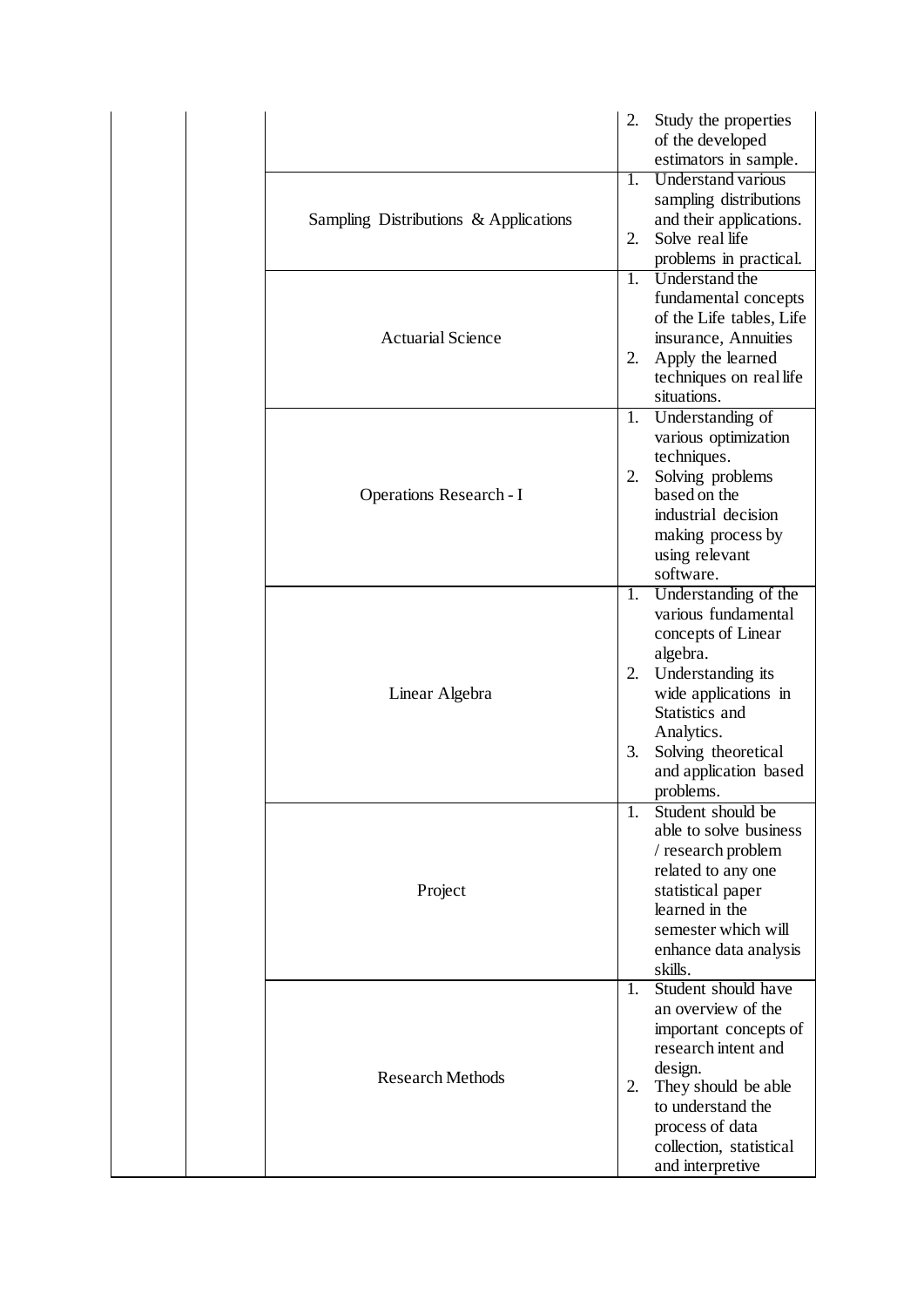|    |                                 |          | analysis, and final<br>report presentation.                                                                                                                                                                                                              |
|----|---------------------------------|----------|----------------------------------------------------------------------------------------------------------------------------------------------------------------------------------------------------------------------------------------------------------|
| IV | <b>Hypothesis Testing</b>       | 1.<br>2. | Students will<br>understand concepts<br>of Statistical<br>hypothesis,<br>developing tests to<br>test the hypothesis.<br>Formulation of<br>Statistical hypothesis<br>is real life situations.<br>Apply appropriate test<br>to validate the<br>hypothesis. |
|    | Designs of Experiments          | 1.       | Students will be able<br>to understand<br>planning and<br>conducting the<br>experiment and<br>analysing the data<br>collected through the<br>experiment.                                                                                                 |
|    | <b>Stochastic Processes</b>     | 1.<br>2. | Students get<br>introduction to the<br>different<br>stochastic/random<br>processes, theoretical<br>foundations for<br>Stochastic Processes.<br>Applications of<br>Stochastic processes<br>in queuing theory,<br>applied sciences, etc.                   |
|    | <b>Operations Research - II</b> | 1.<br>2. | To introduce to the<br>optimization<br>techniques used in<br>industrial resource<br>management.<br>Solve real life<br>optimization<br>problems by using<br>relevant software.                                                                            |
|    | Multivariate Calculus           | 1.       | Understanding of the<br>mathematical<br>concepts of limit,<br>continuity in higher<br>dimensions with<br>emphasis on<br>applications.                                                                                                                    |
|    | <b>Financial Economics</b>      | 1.       | Student should be<br>understand the<br>microeconomic<br>theory relevant to<br>financial transactions.                                                                                                                                                    |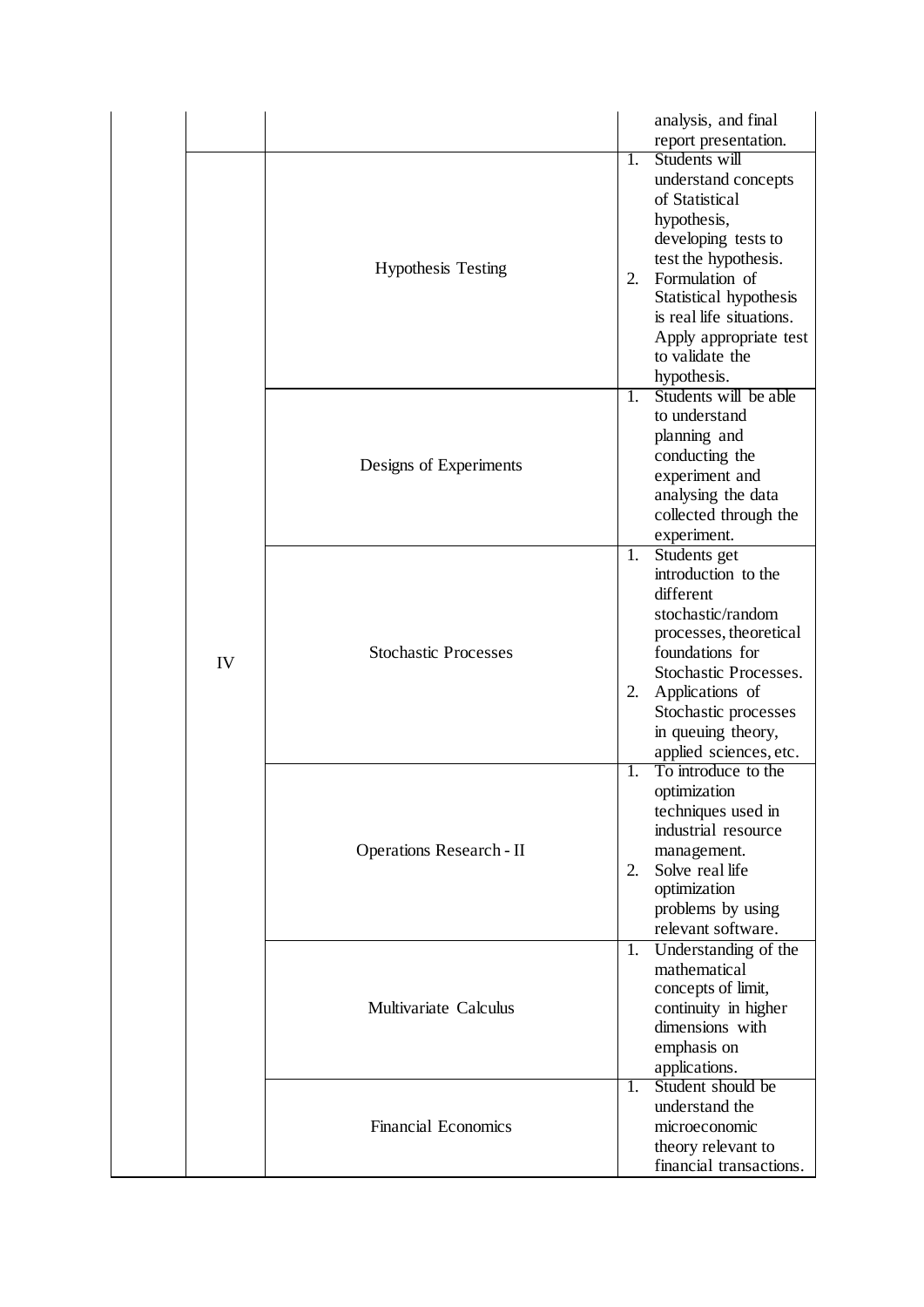| <b>Research Writing</b> | 1. | Getting an basic<br>understanding<br>essentials of<br>formulating,<br>conducting, and<br>delivering a robust<br>research project.                                                         |
|-------------------------|----|-------------------------------------------------------------------------------------------------------------------------------------------------------------------------------------------|
| Project                 | 1. | Student should be<br>able to solve business<br>/ research problem<br>related to any one<br>statistical paper<br>learned in the<br>semester which will<br>enhance data analysis<br>skills. |

| Year | Semester                | Name of the Subject                | <b>Course Outcomes</b>                                                                                                                                                                                                                                                                                                                    |
|------|-------------------------|------------------------------------|-------------------------------------------------------------------------------------------------------------------------------------------------------------------------------------------------------------------------------------------------------------------------------------------------------------------------------------------|
| III  | $\overline{\mathsf{V}}$ | Multivariate Analysis              | A student will be able to<br>$\mathbf{1}$ .<br>understand and explain<br>what multivariate<br>statistical analysis is and<br>when its application is<br>appropriate.<br>Students will be able to<br>2.<br>use appropriate<br>multivariate technique<br>on given dataset and<br>interpret the output of a<br>relevant software<br>package. |
|      |                         | Time Series & Forecasting          | Should be able to<br>$\mathbf{1}$ .<br>decompose and estimate<br>the time series<br>components.<br>2.<br>Forecasting by using<br>various forecasting<br>models.<br>Assessing the forecasts<br>3.<br>by various models and<br>choosing the best model.<br>Perform entire time<br>4.<br>series analysis on<br>relevant software.            |
|      |                         | <b>Quality Management</b>          | Understanding of the<br>1.<br>concepts of six sigma<br>process which seeks to<br>improve the quality of<br>the output of a process.                                                                                                                                                                                                       |
|      |                         | <b>Statistics in Life Sciences</b> | Understanding of the<br>1.<br>concepts of Bioassays,                                                                                                                                                                                                                                                                                      |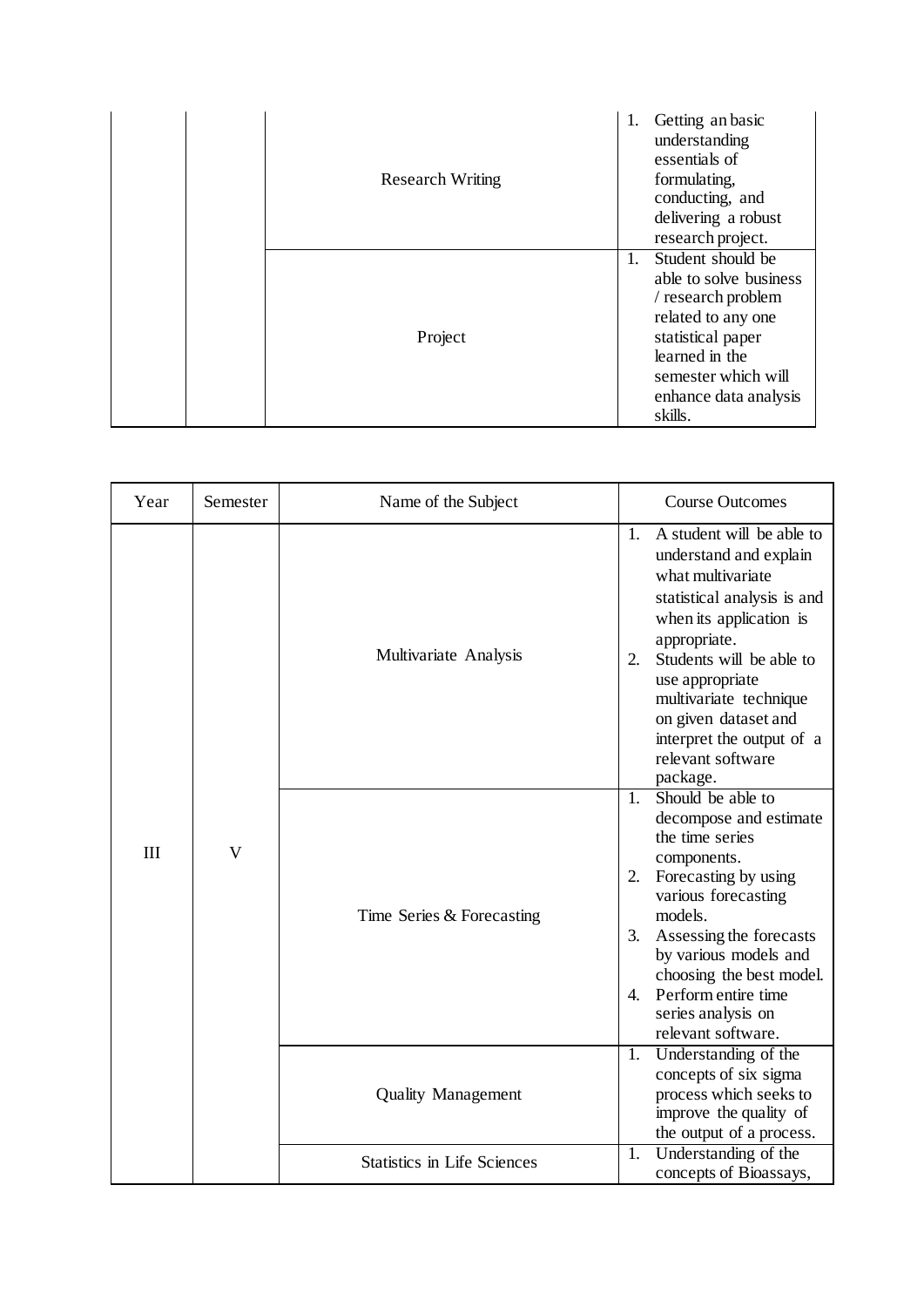|    |                                  | Clinical trials and<br>repeated measurement<br>designs and its<br>applications in Pharma<br>domain.<br>Students should be able<br>1.                                                                                                                                              |
|----|----------------------------------|-----------------------------------------------------------------------------------------------------------------------------------------------------------------------------------------------------------------------------------------------------------------------------------|
|    | <b>Visual Analytics</b>          | to explore data and build<br>reports using the<br>concepts & principles of<br>visual analytics                                                                                                                                                                                    |
|    | Applied Economics                | Understanding of the<br>1.<br>application of economic<br>theory to data by<br>imparting an ability to<br>understand and interpret<br>results both statistically<br>and economically.                                                                                              |
|    | Project                          | Student should be able<br>$1_{-}$<br>to solve business /<br>research problem related<br>to any one statistical<br>paper learned in the<br>semester which will<br>enhance data analysis<br>skills.                                                                                 |
|    | <b>Business Ethics</b>           | Getting acquainted with<br>1.<br>basic fundamentals of<br>business ethics.                                                                                                                                                                                                        |
|    | Introduction to Data Science     | Understanding the<br>1.<br>working of sophisticated<br>machine learning<br>algorithms<br>Understanding the<br>2.<br>working of supervised<br>and unsupervised<br>learning.<br>3.<br>Student should know the<br>Applications of the<br>techniques on various<br>business problems. |
| VI | R for Data Science               | Writing the codes to<br>1.<br>solve complicated<br>problems.<br>Student should be able<br>2.<br>to load, pre-process,<br>manipulate any dataset<br>in $R$ .<br>Build machine learning<br>3.<br>models to solve business<br>problems.                                              |
|    | **Elective - Marketing Analytics |                                                                                                                                                                                                                                                                                   |
|    | Principle of Marketing           | Understanding the<br>1.<br>marketing domain with<br>specific reference to                                                                                                                                                                                                         |